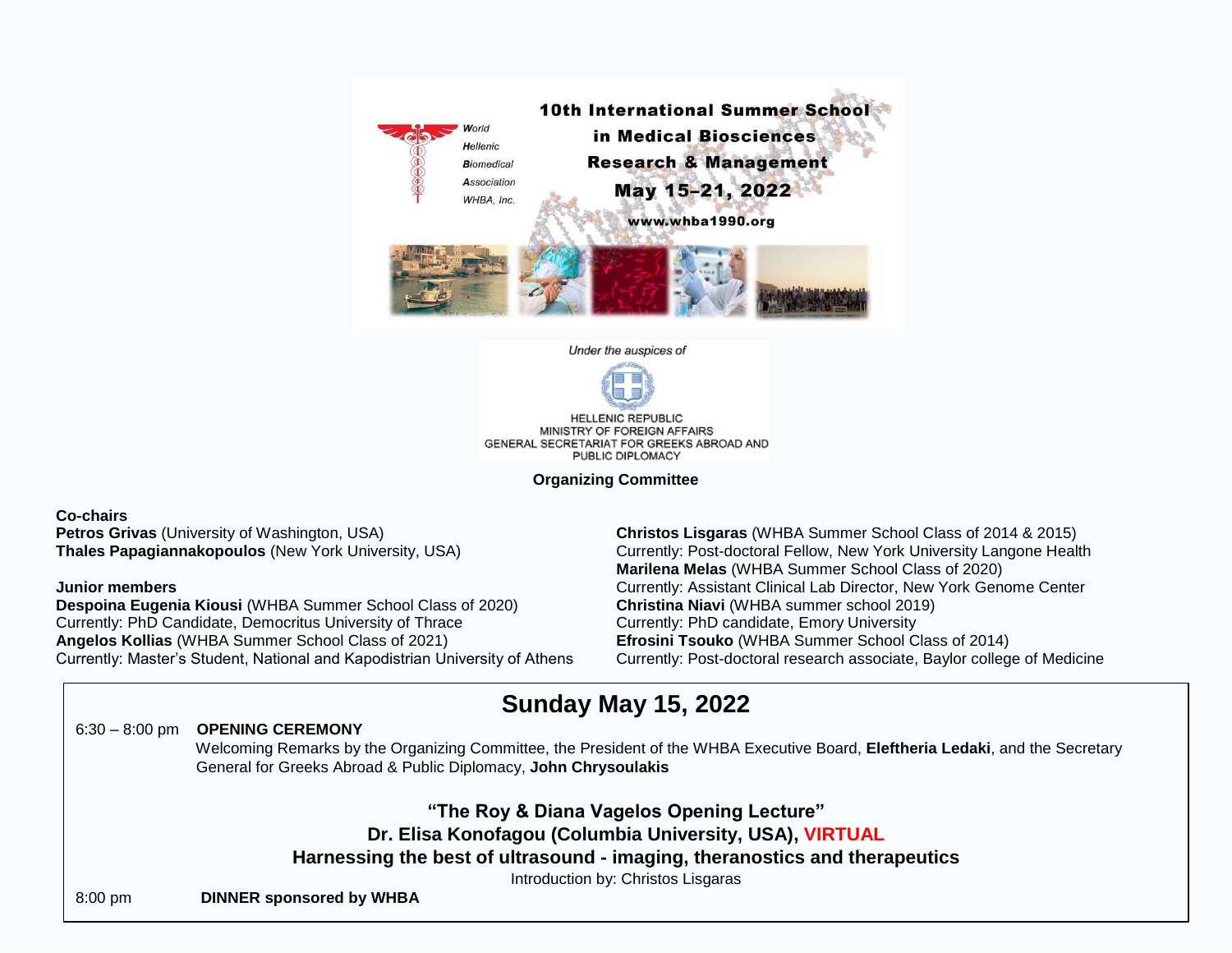|                                  | <b>Monday May 16, 2022</b>                                                                                                                                                                                                       | Tuesday May 17, 2022 |                                                                                                                                                                                               |  |  |
|----------------------------------|----------------------------------------------------------------------------------------------------------------------------------------------------------------------------------------------------------------------------------|----------------------|-----------------------------------------------------------------------------------------------------------------------------------------------------------------------------------------------|--|--|
|                                  | 8:00 - 8:30 am "Introduction to Grant Writing"                                                                                                                                                                                   |                      |                                                                                                                                                                                               |  |  |
| $8:30 - 10:00$                   | Immunology seen by different lenses<br>The promises and challenges of personalized neoantigen<br>vaccines for cancer<br>Peter Katsikis, Erasmus University Medical Center,<br>Linking genotype, phenotype and function of immune | $8:00 - 10:00$ am    | <b>Precision Oncology/Laboratory Genomics</b><br>Florentia Fostira, NCSR "Demokritos<br>Molecular profiling of solid tumors in the era of<br><b>NGS</b><br>George Nasioulas, CSO, GeneKor MSA |  |  |
| $10:30 - 12:00$                  | repertoires<br>Alexander Yermanos, ETH Zurich & University of Geneva<br>Innovative immunotherapeutic applications<br>The Epitranscriptome - RNA modifications in health and                                                      | $10:30 - 12:00$      | Journey in Science (challenges, conflicts, difficult<br>situations)<br><b>For Physicians</b><br><b>For Biomedical scientists</b>                                                              |  |  |
|                                  | disease<br>F Nina Papavasiliou, University of Heidelberg                                                                                                                                                                         | $12:00 - 2:00$ pm    | LUNCH/NETWORKING                                                                                                                                                                              |  |  |
|                                  | Immune regulation in infectious disease and cancer<br>Filippos Porichis, EMD Serono-Merck KGaA                                                                                                                                   | $2:00 - 3:30$        | Precision medicine approaches to target cancer<br>metabolism<br>Thales Papagiannakopoulos, New York University                                                                                |  |  |
| 12:00 - 2:00 pm LUNCH/NETWORKING |                                                                                                                                                                                                                                  |                      | Metabolism in hematopoiesis and leukemia<br>Michalis Agathokleous, University of Texas                                                                                                        |  |  |
| $2:00 - 3:30$                    | <b>Immune Tolerance in Health and Disease</b><br>Panagiotis Verginis, University of Crete                                                                                                                                        |                      | Southwestern<br><b>Medical Center, VIRTUAL</b>                                                                                                                                                |  |  |
|                                  | <b>MicroRNAs as therapeutics</b><br>Erietta Stelekati<br>University of Miami, VIRTUAL                                                                                                                                            | $4:00 - 4:45$        | Epigenetics, 3D Genome Organization,<br>Aristotelis Tsirigos, NYU Langone Health                                                                                                              |  |  |
| $4:00 - 4:45$                    | Principles of neural computation and navigation<br>Dora Angelaki, New York University, VIRTUAL                                                                                                                                   | 4:45 -5:30           | <b>Illuminating Hsp90's Selection Shadow</b><br>Georgios Karras, MD Anderson Cancer Center                                                                                                    |  |  |
| $4:45 - 5:30$                    | Structural Biology in the AlphaFold era: understanding<br>mechanisms and designing new pharmaceuticals                                                                                                                           | $5:30 - 6:00$        | QUIZ                                                                                                                                                                                          |  |  |
|                                  | Anastasis Perrakis, Netherlands Cancer Institute and Utrecht<br>University, <b>VIRTUAL</b>                                                                                                                                       | $6:30 - 8:00$        | <b>MEET THE PROFESSORS</b>                                                                                                                                                                    |  |  |
| $5:30 - 6:00$                    | <b>QUIZ</b>                                                                                                                                                                                                                      | $8:00 - 10:00$       | <b>DINNER/NETWORKING</b>                                                                                                                                                                      |  |  |
| $6:30 - 8:00$                    | MEET THE PROFESSORS                                                                                                                                                                                                              |                      |                                                                                                                                                                                               |  |  |
| $8:00 - 10:00$                   | <b>DINNER/NETWORKING</b>                                                                                                                                                                                                         |                      |                                                                                                                                                                                               |  |  |
|                                  |                                                                                                                                                                                                                                  |                      |                                                                                                                                                                                               |  |  |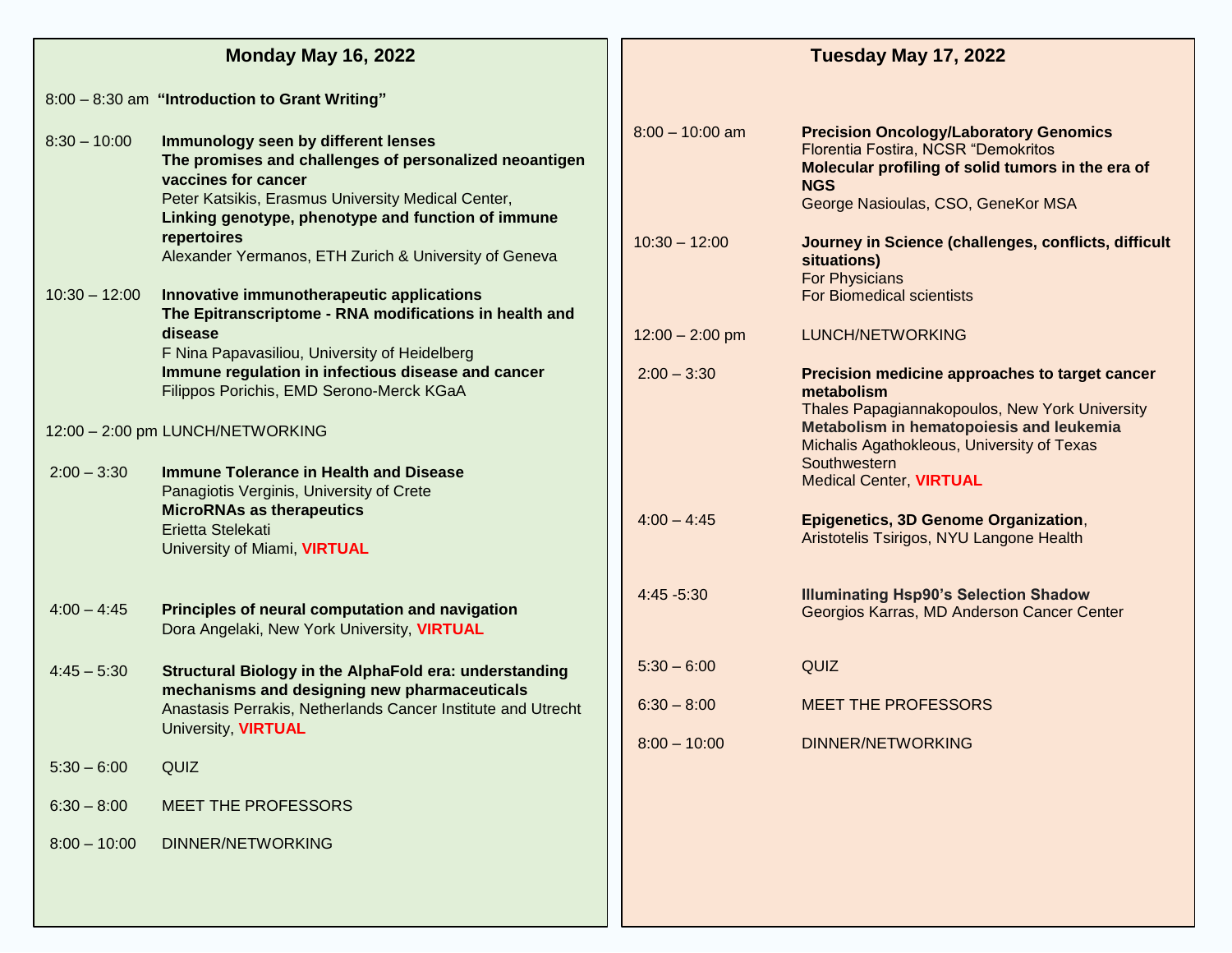| <b>Wednesday May 18, 2022</b>        |                                                                                                                                                                                                                                                                                                                                                                                                                                          | Thursday May 19, 2022 |                                                                                                                                                                                                                                                              |  |
|--------------------------------------|------------------------------------------------------------------------------------------------------------------------------------------------------------------------------------------------------------------------------------------------------------------------------------------------------------------------------------------------------------------------------------------------------------------------------------------|-----------------------|--------------------------------------------------------------------------------------------------------------------------------------------------------------------------------------------------------------------------------------------------------------|--|
| $8:00 - 10:00$ am                    | <b>Grant writing Mentoring Sessions</b>                                                                                                                                                                                                                                                                                                                                                                                                  | $8:00 - 10:00$ am     | How to excel in interviews, CV/Personal statement<br>writing                                                                                                                                                                                                 |  |
| $10:30 - 12:00$<br>$12:00 - 2:00$ pm | <b>Sex Differences in Neurobiology and Disease</b><br>Christina Dalla, University of Athens<br><b>Towards Precision Psychiatry in Serious Mental Illness,</b><br>Panos Roussos, Mount Sinai<br><b>LUNCH/NETWORKING</b>                                                                                                                                                                                                                   | $10:00 - 12:00$       | <b>Computational Biomedicine</b><br>Understanding the structure of data: a self-<br>organised journey in data science and AI<br>Dimitris Agrafiotis, Pfizer<br>Single-cell dissection of human disease circuitry                                             |  |
| $2:00 - 4:00$                        | <b>Normal aging and Neurodegeneration</b>                                                                                                                                                                                                                                                                                                                                                                                                |                       | Manolis Kellis, MIT                                                                                                                                                                                                                                          |  |
|                                      | <b>Neurovascular Interactions: Mechanisms, Imaging,</b><br><b>Therapeutics</b>                                                                                                                                                                                                                                                                                                                                                           | $12:00 - 2:00$ pm     | LUNCH/NETWORKING                                                                                                                                                                                                                                             |  |
|                                      | Katerina Akassoglou, UCSF<br><b>SuperAging: Youthful Brains in Aging</b><br>Alexandra Touroutoglou, Harvard Medical School                                                                                                                                                                                                                                                                                                               | $2:00 - 3:30$         | <b>Drug Discovery/Design</b><br>Discovery, inhibition, and resistance mechanisms<br>of antivirals targeting HIV and SARS-CoV-2<br>Stefan Sarafianos, Emory University School of<br>Medicine                                                                  |  |
| $4:00 - 6:00$                        | <b>WHBA Alumni Science Forum</b><br>Hear about the latest science that WHBA Alumni are doing!<br>Highlighting career opportunities in academia and outside<br>academia.                                                                                                                                                                                                                                                                  |                       | Leveraging AI to transform delivery of<br>cardiovascular care: real life experience from a<br>single Center<br>Efstathia Andrikopoulou, UAB Medicine, VIRTUAL                                                                                                |  |
|                                      | <b>Closed-loop optogenetics in Epilepsy and Alzheimer's</b><br><b>Disease</b><br>Christos Lisgaras, New York University Langone Health,<br><b>VIRTUAL</b><br>Christina Niavi, Emory University and Emory Vaccine center<br>Marilena Mela, New York Genome Center<br>Maria Aivalioti, Regeneron, VIRTUAL<br><b>Chronic Stress Induces Microglial-Mediated Inflammatory</b><br><b>Responses and Compromises the Oligodendroglial &amp;</b> | $4:00 - 5:00$         | cancer therapies: from resistance<br><b>Targeted</b><br>mechanisms to next generation strategies<br>Poulikos Poulikakos, Mount Sinai<br>Targeting cell death for novel therapeutics<br>development<br>Evris Gavathiotis, Albert Einstein College of Medicine |  |
|                                      | <b>Neuronal Homeostasis Leading to Depression</b><br>Alexandros Kokkosis, Regeneron                                                                                                                                                                                                                                                                                                                                                      | $5:00 - 5:30$         | Rapid selection, characterization and clinical<br>development of fully-human antibodies against<br>emerging infectious diseases<br>Christos Kyratsous, Regeneron, VIRTUAL                                                                                    |  |
| $6:30 - 7:00$                        | QUIZ                                                                                                                                                                                                                                                                                                                                                                                                                                     |                       |                                                                                                                                                                                                                                                              |  |
| $7:30 - 9:00$                        | <b>MEET THE PROFESSORS</b>                                                                                                                                                                                                                                                                                                                                                                                                               | $6:00 - 6:30$         | QUIZ                                                                                                                                                                                                                                                         |  |
| $9:00 - 11:00$                       | <b>DINNER/NETWORKING</b>                                                                                                                                                                                                                                                                                                                                                                                                                 | $7:00 - 8:30$         | <b>MEET THE PROFESSORS</b>                                                                                                                                                                                                                                   |  |
|                                      |                                                                                                                                                                                                                                                                                                                                                                                                                                          | $8:30 - 10:30$        | <b>DINNER/NETWORKING</b>                                                                                                                                                                                                                                     |  |